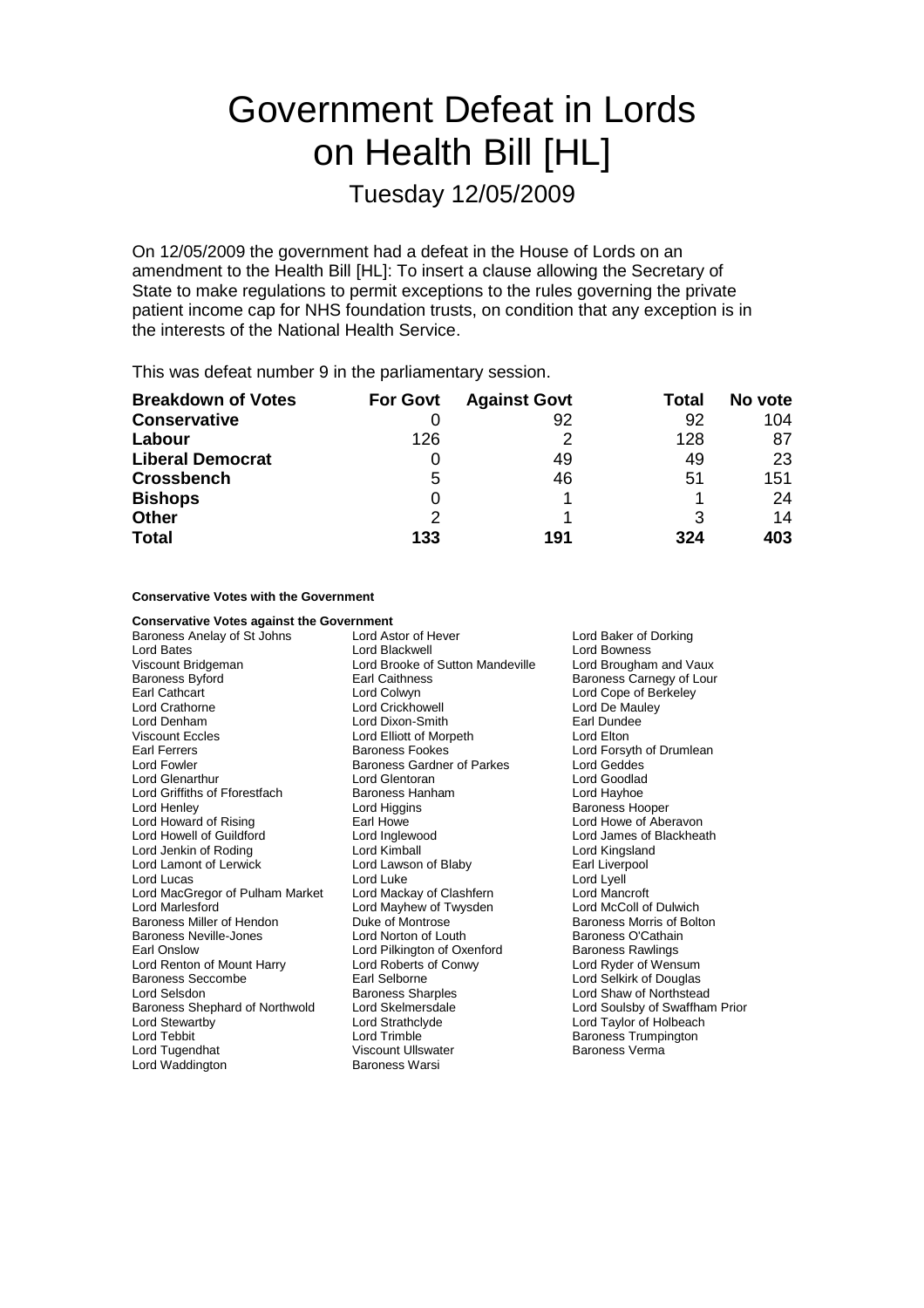# **Labour Votes with the Government**

Lord Adonis **Communist Communist Communist Communist Communist Communist Communist Communist Communist Communist Communist Communist Communist Communist Communist Communist Communist Communist Communist Communist Communist** Lord Bassam of Brighton Lord Berkeley Lord Bhattacharyya Lord Bilston **Baroness Blood**<br> **Lord Bragg**<br>
Lord Brett Lord Campbell-Savours Lord Christopher<br>
Lord Clarke of Hampstead Lord Clinton-Davis Lord Clarke of Hampstead Lord Clinton-Davis Lord Corbett of Castle Vale Baroness Corston **Baroness Crawley** Baroness Crawley Lord Cunningham of Felling<br>
Lord Darzi of Denham Lord Davidson of Glen Clova Lord Davies of Coity Lord Davies of Oldham Baroness Dean of Thornton-le-Fylde Lord Desai<br>Lord Dubs Lord Elder Lord Dubs Lord Eatwell Lord Elder Lord Evans of Parkside **Lord Evans of Temple Guiting** Lord Evans of Watford<br> **Baroness Farrington of Ribbleton** Lord Faulkner of Worcester Lord Filkin Baroness Farrington of Ribbleton Lord Faulkner of Worcester **Lord Filkin**<br>Baroness Ford **Example 2** Lord Foster of Bishop Auckland Lord Foulkes of Cumnock Baroness Ford  $\overline{\phantom{a}}$  Lord Foster of Bishop Auckland Lord Foulkes<br>Lord Fyfe of Fairfield **Baroness** Gale Corress Calle Lord Fyfe of Fairfield **Exercise**<br>
Lord Gilbert **Consumers Baroness Golding**<br>
Lord Gilbert **Baroness Golding** Consumers Lord Gordon of Strathblane Baroness Gould of Potternewton Lord Graham of Edmonton Lord Grantchester Lord Grocott **Lord Harrison**<br>
Lord Hart of Chilton<br>
Lord Hart of Chilton Chilton of Equardon<br>
Lord Hart of Chilis of Heigham Baroness Howells of St Davids<br>
Lord Hoyle Lord Howie of Troon Lord Howie of Lairg<br>
Lord Hunt of Kings Heath Lord Irvine of Lairg Lord Hughes of Woodside Lord Hunt of Kings Heath Lord Irvine<br>Lord Jones Cord Lord Judd<br>
Baroness Jones of Whitchurch Lord Judd Baroness Kennedy of The Shaws Lord King of West Bromwich Baroness Kingsmill Baroness Kingsmill Baroness Kingsmill<br>Lord Kirkhill Lord Lipsey Lord Kirkhill Lord Lea of Crondall<br>
Lord Lofthouse of Pontefract Lord Macdonald of T Lord Lofthouse of Pontefract Lord Macdonald of Tradeston Lord Mackenzie of Framwellgate<br>
Lord Malloch-Brown Lord Mandelson Baroness Massev of Darwen Lord Maxton **Baroness McDonagh** Baroness McIntosh of Hudnall<br>Cord Mitchell Baroness Morgan of Drefelin Baroness Morgan of Drefelin Baroness Morris of Yardley Lord Morris of Aberavon Lord Myners Lord Parekh Lord Patel of Bradford Lord Patel of Blackburn Lord Plant of Highfield Baroness Prosser Lord Prys-Davies Baroness Ramsay of Cartvale Lord Rosser **Lord Rowlands Baroness Royall of Blaisdon** Lord Sawyer **Baroness Scotland of Asthal Lord Sheldon**<br>
Viscount Simon **Baroness Scotland Corporation**<br>
Lord Smith of Leigh Baroness Smith Viscount Simon **Lord Smith of Leigh** Baroness Smith of Gilmorehill<br>
Lord Solev **Baroness** Lord Stone of Blackheath Lord Strabolgi Baroness Symons of Vernham Dean Lord Temple-Morris Baroness Thornton Lord Tomlinson Lord West of Spithead **Labour Votes against the Government**<br>Lord Moonie

Lord Archer of Sandwell Lord Brett Lord Brooke of Alverthorpe<br>
Lord Christopher Cord Clark of Windermere Lord Davidson of Glen Clova Lareness Golding<br>Baroness Golding<br>Lord Graham of Edmonton Baroness Hilton of Eggardon Baroness Hilton of Eggardon Baroness Hollis Cord Hovle Lord Jones Baroness Jones of Whitchurch Lord Judd Lord Mandelson **Communist Communist Communist Communist Communist Communist Communist Communist Communist Communist Communist Communist Communist Communist Communist Communist Communist Communist Communist Communist Commun** Lord Mitchell **Lord Mitchell** Baroness Morgan of Drefelin Lord Pendry<br>
Baroness Prosser<br>
Lord Prys-Davies Baroness Quin<br>
Baroness Rendell of Babergh

Lord Richard Lord Stone of Blackheath Lord Strabolgi<br>
Lord Taylor of Blackburn Baroness Taylor of Bolton Baroness Vadera **Baroness Wall of New Barnet**<br>
Baroness Whitaker<br>
Lord Williams of Elvel

#### **Liberal Democrat Votes with the Government**

#### **Liberal Democrat Votes against the Government**

Lord Addington Lord Avebury Lord Averet Baroness Barker<br>
Baroness Bonham-Carter of Yarnbury Lord Bradshaw 
Baroness Bonham-Carter of Yarnbury Lord Bradshaw 
Baroness Bonham-Carter of Yarnbury Lord Bradshaw Baroness Bonham-Carter of Yarnbury Lord Bradshaw **Lord Carlile of Lord Carlile of Lord Carlile of Lord Carlile of**<br>Lord Clement-Jones Lord Chrolakia Lord Chidgey **Lord Clement-Jones**<br>
Lord Dykes **Lord Dykes**<br>
Viscount Falkland Lord Dykes **The Control Control Control Control Control Control Control Control Control Control Control Control Control Control Control Control Control Control Control Control Control Control Control Control Control Contro** Lord Fearn **Baroness Garden of Frognal**<br> **Baroness Garden of Frognal**<br>
Lord Greaves Lord Goodhart **Lord Greaves**<br>
Baroness Harris of Richmond Lord Kirkwood of Kirkhope **Baroness Hamwee**<br>
Lord Lee of Trafford Baroness Linklater of Butterstone Lord Livsey of Talgarth **Lord Mackie of Benshie** Lord Mackie of Benshie of Bensh<br>Baroness Maddock **Carl Macking Carl Macking Carl Macking Carl Macking Carl Macking Carl Macking Carl Benshi** Baroness Maddock **Earl Mar and Kellie** Lord Methuen **Baroness Miller of Chilthorne Domer** Baroness Neuberger<br>Baroness Northover **Baroness Lord Razzall** Lord Redesdale Baroness Northover Lord Razzall Lord Redesdale Lord Roberts of Llandudno<br>Lord Steel of Aikwood Baroness Thomas of Winchester Lord Thomas of Gresford Lord Tope<br>
Lord Tvler Lord Vallance of Tummel Lord Wallace of Saltaire Lord Wallace of Tankerness Baroness Williams of Crosby

Lord Kirkwood of Kirkhope Lord Lee of Trafford<br>Lord Livsey of Talgarth Lord Mackie of Benshie Lord Teverson<br>
Lord Teverson Baroness Thomas of Walliswood<br>
Lord Thomas of Gresford Lord Tope Lord Vallance of Tummel<br>
Baroness Walmsley<br>
Lord Watson of Richmond

Lord Warner